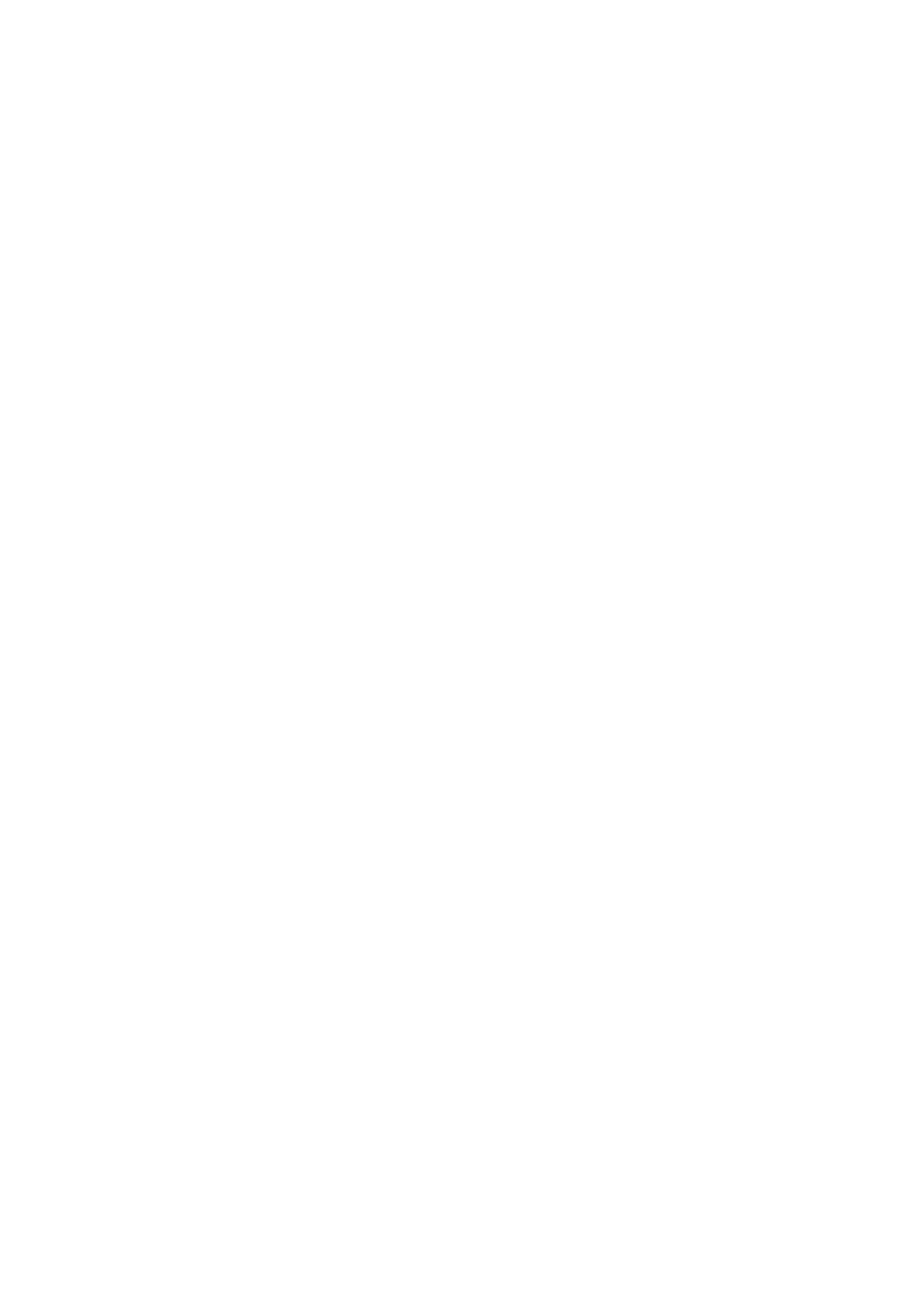## **CHAPTER 320**

## **AGRICULTURAL PRODUCE MARKETING ACT**

## ARRANGEMENT OF SECTIONS

## PART I – PRELIMINARY

## *Section*

- 1. Short title.
- 2. Interpretation.

## PART II – MARKETING BOARDS

- 3. Establishment of Marketing Boards.
- 4. Constitution of Boards.
- 5. Protection of Minister, members and officers of Boards.
- 6. Incorporation of Boards.
- 7. Powers of Boards to give directions and orders.
- 8. Compulsory marketing orders.
- 9. Transmission of orders of Boards.
- 10. Levy.
- 11. Funds of Boards.
- 12. Purposes for which funds of Boards may be applied.
- 13. Adoption of mark for regulated produce.
- 14. Annual report to Minister by Boards.

## PART III – MISCELLANEOUS

- 15. Power to enter premises and examine stocks and accounts.
- 16. Regulations.
- 17. Offences.
- 18. Evidence.
- 19. Additional fines and confiscation of produce.
- 20. Search of vehicles.
- 21. Powers of court in regard to produce seized.
- 22. Savings in respect of other Acts regulating marketing of agricultural produce.

SCHEDULE – CONSTITUTION OF MARKETING BOARDS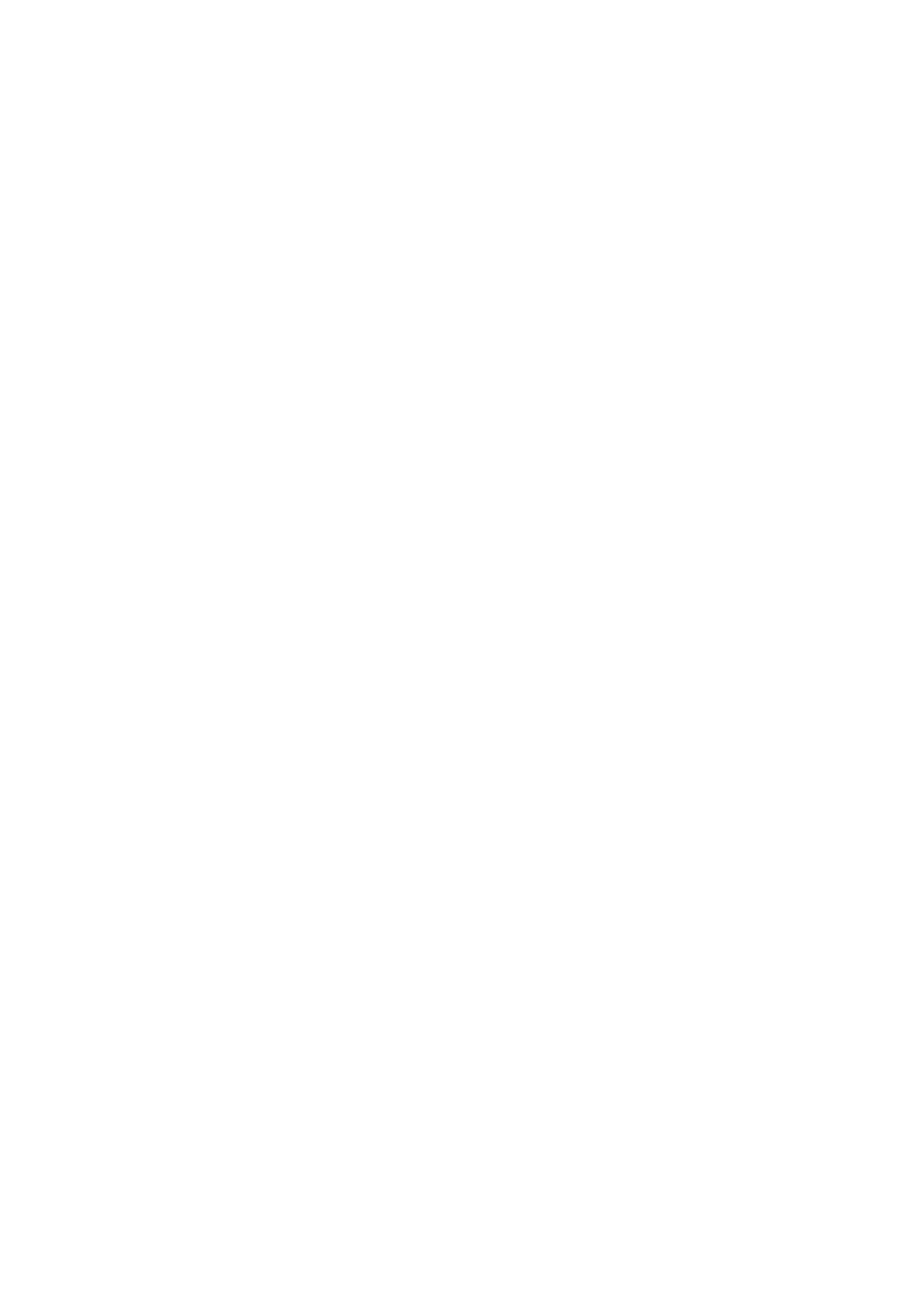## **CHAPTER 320**

## **AGRICULTURAL PRODUCE MARKETING ACT**

[*Date of commencement:1st January, 1936.*]

**An Act of Parliament to control and regulate the marketing of agricultural produce, to enable Marketing Boards to be established for marketing such produce and to provide for the powers and functions of the Boards, and for matters connected therewith and incidental thereto**

[Act No. 28 of 1935, Cap. 184 (1948), Act No. 46 of 1949, Act No. 39 of 1955, G.N. 1720/1955, G.N. 1721/1955, Act No. 6 of 1959, L.N. 172/1960, L.N. 173/1960, L.N. 373/1963, L.N. 2/1964, L.N. 124/1964, L.N. 321/1965, Act No. 13 of 1988.]

#### PART I – PRELIMINARY

#### **1. Short title**

This Act may be cited as the Agricultural Produce Marketing Act. [L.N. 321/1965.]

#### **2. Interpretation**

In this Act, except where the context otherwise requires—

**"agriculture"** has the meaning assigned to it by section 2 of the Agriculture Act (Cap. 318);

**"agricultural produce"** includes anything (whether live or dead) produced in the course of agriculture;

**"dealer"** means a person who acquires from any person any regulated produce for the purpose of manufacture or sale;

**"financial year"**, when used with reference to a Marketing Board, means the twelve months ending on such day in each year as the Minister shall from time to time by notice in the *Gazette* prescribe in respect of that Board;

**"Marketing Board"** means a Marketing Board established under section 3;

**"producer"** means a person who has grown or produced by himself or his agent any agricultural produce and includes a marketing organisation acting on behalf of producers;

**"regulated produce"** means any produce specified in an order made under section 3, and in relation to a Marketing Board means any produce for the marketing of which the Board is established;

**"sell"** includes offer, advertise, keep, expose, transmit, convey, deliver or prepare for sale or exchange or dispose of for any consideration whatsoever, or transmit, convey or deliver in pursuance of a sale, exchange or disposal, and **"purchase"** has a corresponding meaning.

[Act No. 39 of 1955, s. 4, L.N. 373/1963, L.N. 321/1965.]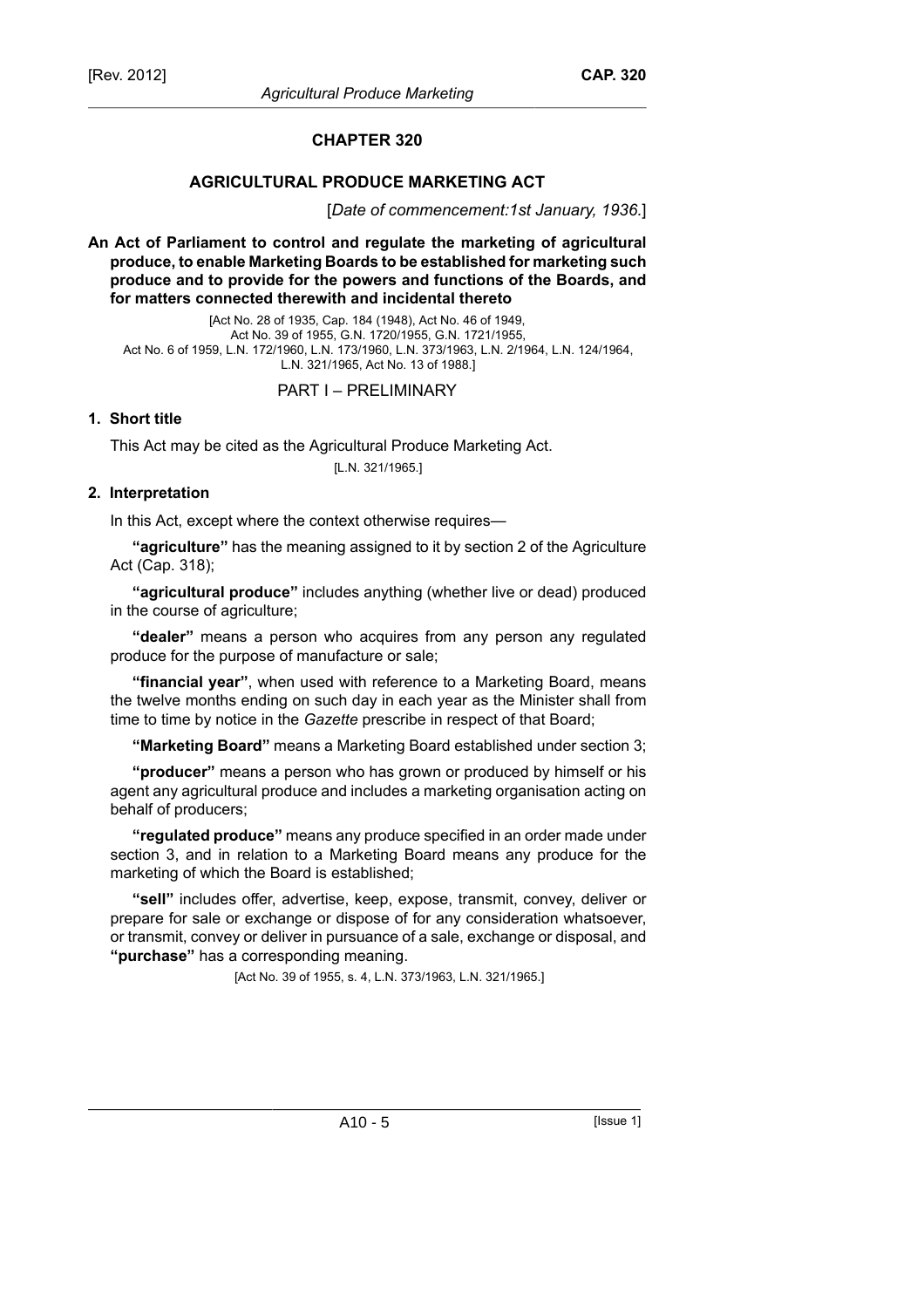## PART II – MARKETING BOARDS

## **3. Establishment of Marketing Boards**

(1) Where the Minister is satisfied, in the case of any kind of agricultural produce produced in any area, that the interests of the producers of that produce will be promoted by the organized marketing thereof, he may, by order published in the *Gazette*, establish a Marketing Board for the marketing of that produce; and every such order shall specify the kind, and the area of production, of agricultural produce for the marketing of which the Board is established.

(2) Marketing Boards may be established for different kinds of agricultural produce or for agricultural produce produced in different areas.

[Act No. 39 of 1955, s. 17, L.N. 124/1964, L.N. 321/1965.]

## **4. Constitution of Boards**

(1) Every Marketing Board shall be constituted in accordance with, and be subject in all respects to, the provisions contained in the Schedule.

(2) The members of a Marketing Board, other than persons in the public service of Kenya, may be paid out of the funds of the Board such allowances as the Minister, with the concurrence of the Minister for the time being responsible for finance, may approve to meet any reasonable expenses incurred by them for travelling and subsistence in connection with the business of the Board.

[Act No. 39 of 1955, s. 17.]

## **5. Protection of Minister, members and officers of Boards**

No act or thing done by the Minister or by the chairman or any other member, or any officer or employee, of a Marketing Board shall, if the act or thing be done in good faith and without negligence for the purposes of this Act, render the Minister or the chairman, member, officer or employee, or any person acting by his directions, personally liable to any action, proceedings, claim or demand whatsoever.

[Act No. 39 of 1955, s. 17.]

#### **6. Incorporation of Boards**

(1) Every Marketing Board shall be a body corporate having perpetual succession and a common seal and be capable of suing and being sued and of acquiring, holding and disposing of property, movable and immovable, for the purposes for which it is established.

(2) The seal of a Marketing Board shall be authenticated by the signature of any two members of the Board authorized to act in that behalf, and the seal shall be officially and judicially noticed.

(3) All documents, other than those required by law to be under seal, made by, and all decisions of, a Marketing Board may be signified under the hand of the chairman or the secretary of the Board or any member of the Board authorized in that behalf.

[Act No. 39 of 1955, s. 17.]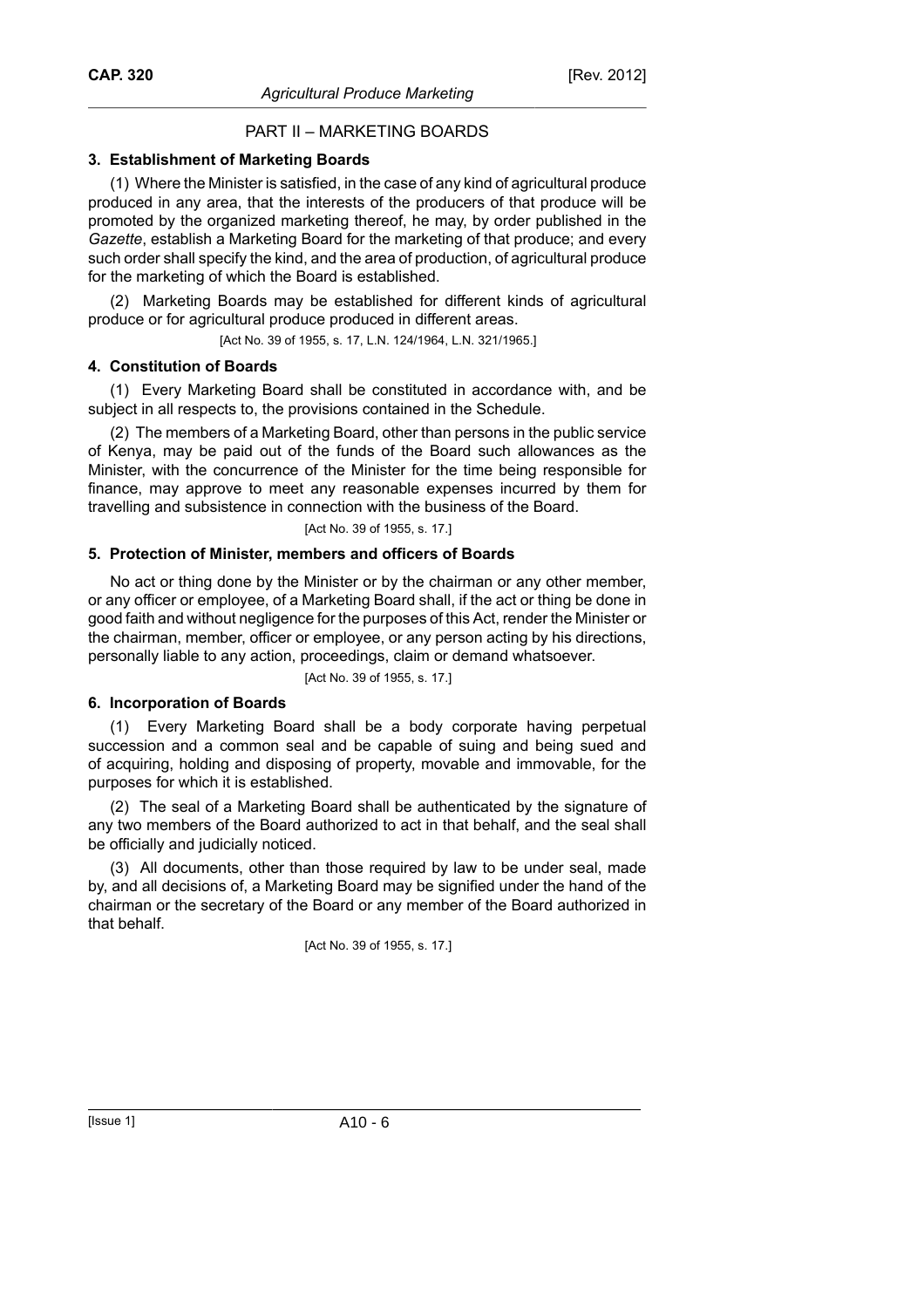## **7. Powers of Boards to give directions and orders**

A Marketing Board may, with the prior approval of the Minister—

(a) give directions to a producer as to the method of collection, movement, drying, storage, processing and marketing of any regulated produce;

*Agricultural Produce Marketing*

- (b) subject also to the approval of the Minister for the time being responsible for Agriculture, give directions to a producer as to the method of sowing, planting, cultivation and harvesting of any regulated produce;
- (c) order that any regulated produce be crated, packed or marketed in such manner as the Board may direct;
- (d) act as the agent, or agency, of any person or body empowered by or under any law for the time being in force to market, or to control or regulate the marketing of, the produce for the marketing of which the Board is established;
- (e) provide, maintain or control, or assist in the provision, maintenance and control of, such storage and handling facilities for any or all of the regulated produce as the Board may at any time deem to be necessary;
- (f) buy or otherwise acquire such quantities of the regulated produce for sale or for storage or for such other purposes as the Board may from time to time decide and sell or otherwise dispose of such stocks as and when it thinks fit;
- (g) make rules regulating the terms and conditions of delivery and of the sale or disposal of any or all of the regulated produce;
- (h) appoint and employ such persons as the Board deems requisite and fix the terms and conditions of their appointments;
- (i) carry out, or enter into contracts for carrying out of, any work in connexion with the handling, milling, treating, storing, grading, processing, purchase, sale, import or export of any or all of the regulated produce;
- (j) in consultation with the Minister for the time being responsible for Finance, borrow money to enable the Board to carry out its functions and also for the purpose of making advances or other payments to producers, distributors, dealers and other persons;
- (k) pledge as security for any loan any regulated produce vested in the Board;
- (l) require any person to furnish in such manner and in such form as the Board may request information as to his transactions in any regulated produce and as to the stocks of any regulated produce in his possession or under his control.

[Act No. 39 of 1955, s. 17, L.N. 321/1965.]

## **8. Compulsory marketing orders**

(1) A Marketing Board may, with the prior approval of the Minister, order that all producers of any regulated produce produced within the area specified in the order establishing the Board, or any part thereof, shall sell that produce to the Board or through such agency as the Board may direct.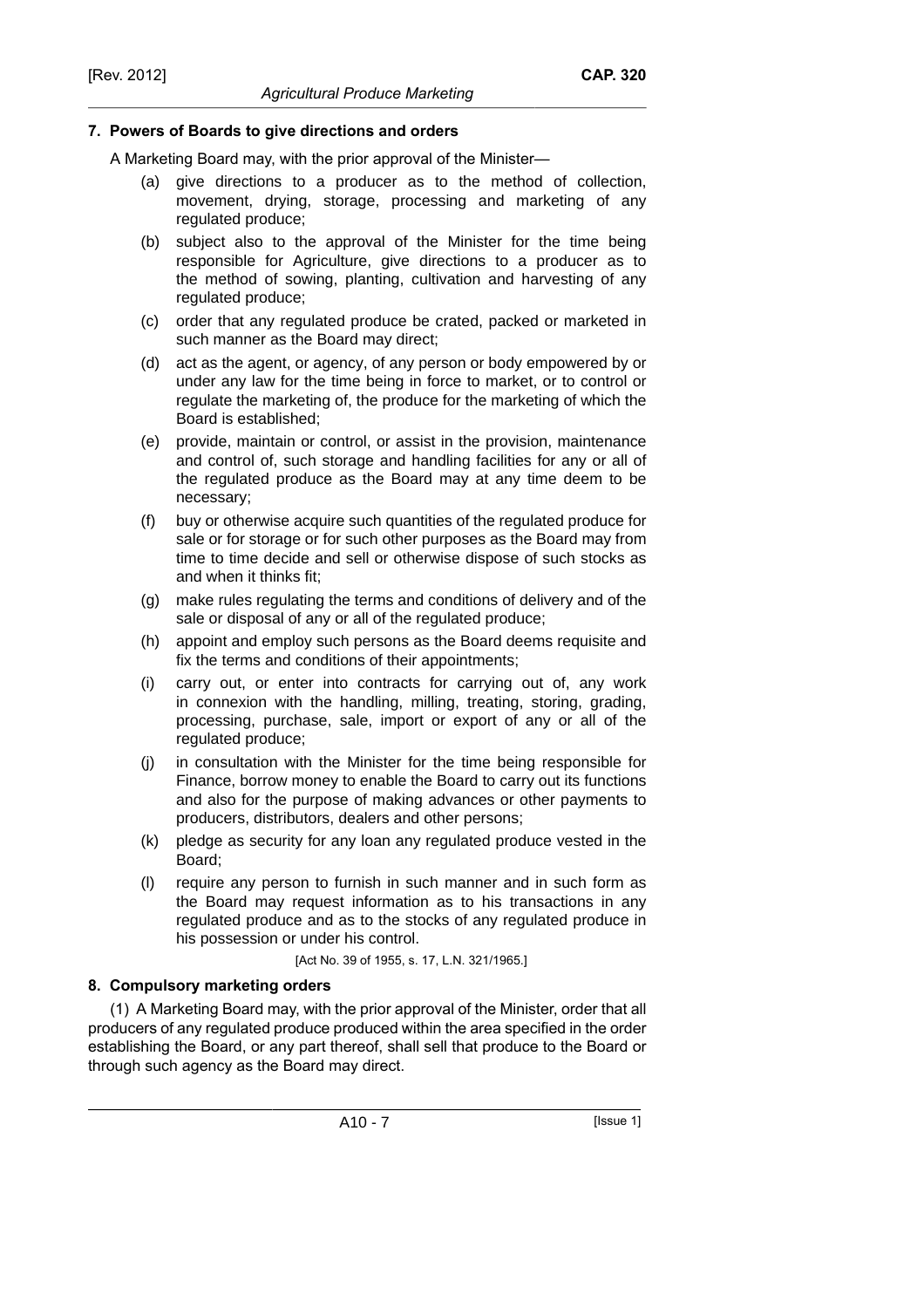(2) Any agency selected by a Board shall act under the directions of the Board regarding the handling, storing, processing, grading, marking, packing and marketing of any regulated produce.

[Act No. 39 of 1955, s. 17.]

## **9. Transmission of orders of Boards**

Where any order or direction as given by a Marketing Board under this Act, the Board may convey its orders or directions to the persons concerned in such manner as may be prescribed.

[Act No. 39 of 1955, s. 17.]

## **10. Levy**

(1) A Marketing Board may, with the approval of the Minister, impose a levy on any regulated produce, upon such basis as the Board may, with the Minister's approval, determine; and the levy shall be collected in such manner as may be prescribed.

(2) The Minister shall give notice in the *Gazette* of every levy imposed under this section, and every such levy shall come into operation on a date to be specified in the notice.

[Act No. 39 of 1955, s. 17.]

## **11. Funds of Boards**

(1) Moneys raised by loan by a Marketing Board under section 7, and moneys derived from a levy imposed by a Marketing Board under section 10, shall be paid into the funds of the Board.

(2) If in the course of its operations in any year a Marketing Board makes a profit by the sale of regulated produce, it may, with the approval of the Minister, pay the profit or any part thereof into the funds of the Board.

[Act No. 39 of 1955, s. 17.]

## **12. Purposes for which funds of Boards may be applied**

A Marketing Board may apply any of its funds for all or any of the following purposes—

- (a) payment of the expenses and charges incurred by the Board and for which the Board may become liable in the course of its business;
- (b) payment of such staff as the Board may employ for the purpose of carrying out its business;
- (c) the marketing and advertising of any regulated produce;
- (d) the provision, subject to the general or special instructions of the Minister, of such services as the Board may consider necessary or desirable for promoting the economic development, production or preparation of any regulated produce, or for assisting any producer in giving effect to this Act, or the purposes for which the Board is established, or the provisions of any other law for the time being in force relating to cultivation, preparation, handling or marketing of any regulated produce or the prevention or eradication of any diseases thereof;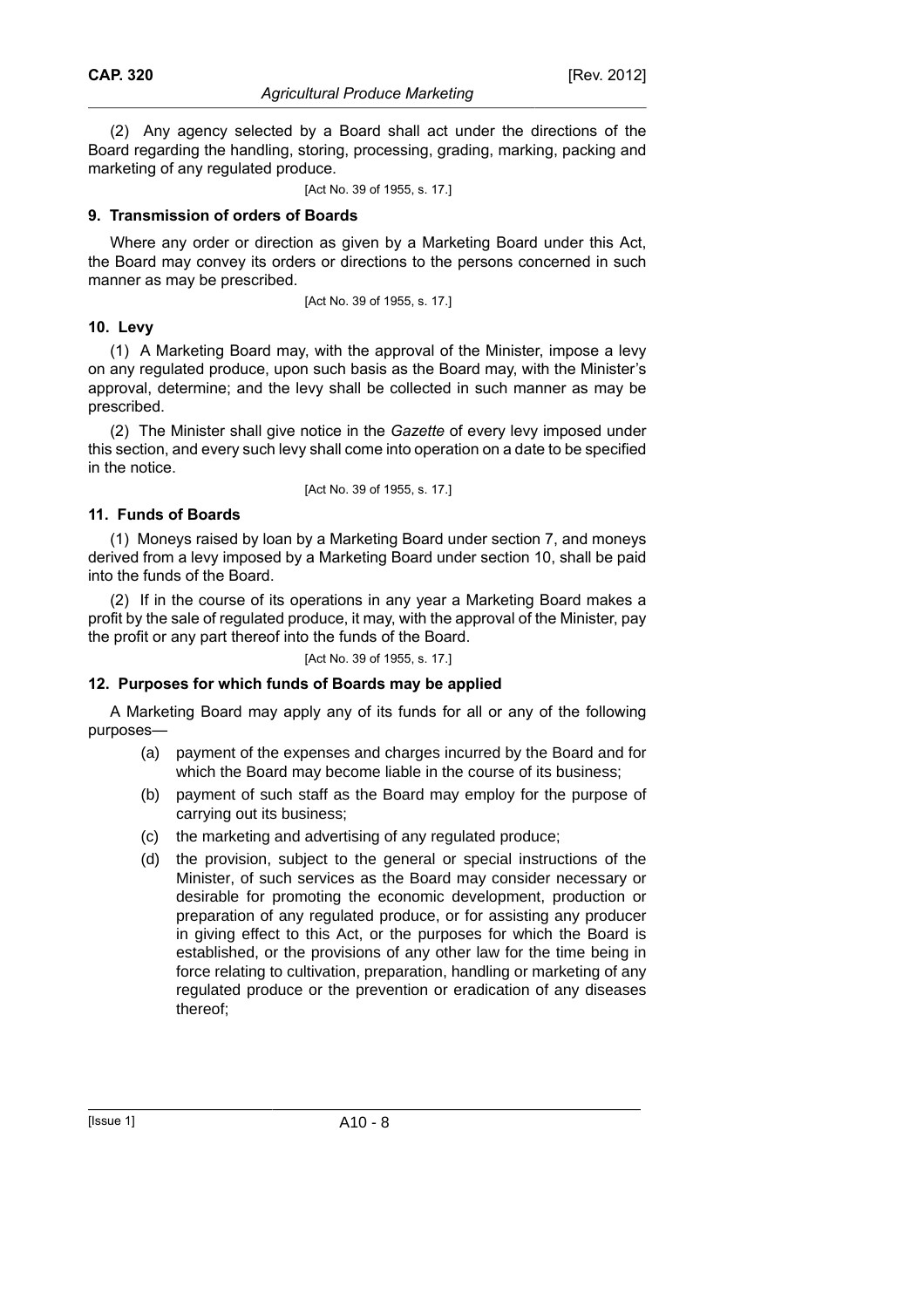(e) such other purposes as may be prescribed.

[Act No. 39 of 1955, s. 17.]

## **13. Adoption of mark for regulated produce**

A Marketing Board may, by order published in the *Gazette*, adopt and require the use, in such manner as may be specified in the order, of a symbol or brand in respect of any regulated produce for the marketing of which the Board is established; but no such order shall be made except with the prior approval of the Minister.

[Act No. 39 of 1955, s. 17.]

## **14. Annual report to Minister by Boards**

(1) A Marketing Board shall keep proper accounts and records of all its undertakings, works and property, and shall prepare a yearly balance sheet made up to the end of each financial year and a profit and loss account for that year.

(2) A Marketing Board shall, as soon as possible after the end of its financial year, furnish to the Minister a report upon its work and operations during that year, and the report shall include a balance sheet, a complete statement of revenue and expenditure duly audited and the report of the auditors.

(3) The accounts of every Marketing Board shall be examined, audited and reported upon annually by the Auditor-General (Corporations).

[Act No. 39 of 1955, s. 17, L.N. 124/1964, Act No. 13 of 1988, Sch.]

## PART III – MISCELLANEOUS

## **15. Power to enter premises and examine stocks and accounts**

At all reasonable times an administrative officer, police officer, officer of the Department of Agriculture or officer of a Marketing Board, if generally or specifically authorized by the Minister by notice in the *Gazette*, may enter upon the premises of, or any land or place occupied by, a producer, dealer or other person, and may examine all stocks of any regulated produce and all books, accounts and documents referring to, or suspected to refer to, transactions in any regulated produce, and may seize any such stocks of regulated produce, books, accounts or documents as may afford evidence of contravention of this Act or of any regulations made thereunder or of the terms of any order, notice or direction issued thereunder.

[Act No. 39 of 1955, s. 17.]

## **16. Regulations**

(1) The Minister may make regulations prescribing any matter which by this Part is to be or is required or permitted to be prescribed, and generally for carrying into effect the purposes of this Part or of any order made under section 20.

(2) The Minister may confer on Marketing Boards such additional powers and duties as he may consider necessary for furthering the objects of those Boards under this Act.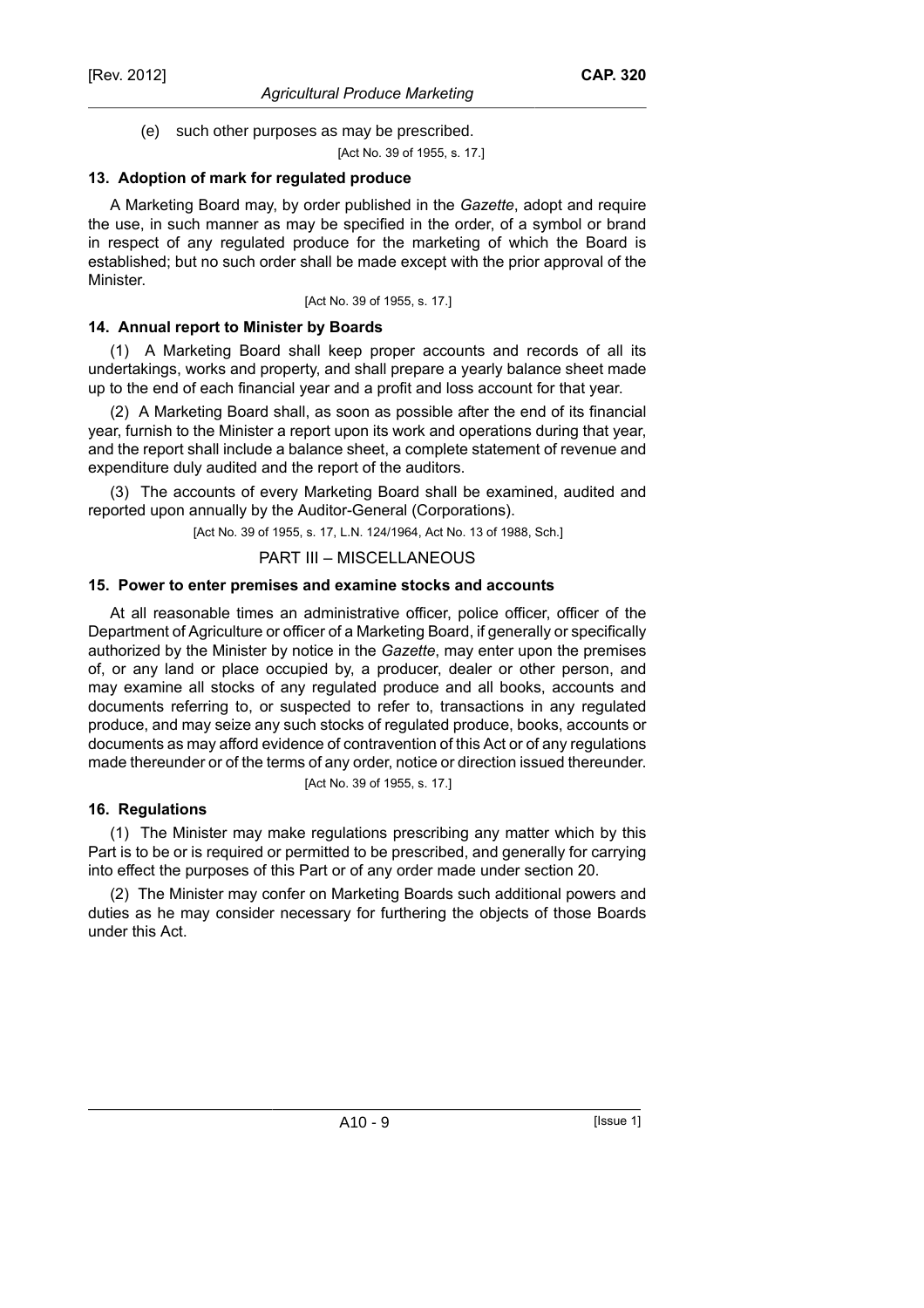(3) Without prejudice to subsection (1), the Minister may make regulations prescribing a maximum, minimum or specific price to be paid to producers in respect of any regulated produce.

(4) Different prices may be fixed for produce produced or marketed in different areas of Kenya, and for different quantities, grades, qualities or varieties of any produce, for different classes or kinds of transactions and for different times of the year.

(5) Regulations made under this section may apply to Marketing Boards generally, or to any particular Board or class of Boards, or to Boards in any particular area.

[Act No. 39 of 1955, s. 17.]

## **17. Offences**

(1) A producer who—

- (a) sells or agrees to sell any regulated produce at a price which exceeds, or is less than, or differs from, as the case may be, the prescribed price; or
- (b) produces or cultivates any regulated produce in contravention of any order or direction of a Marketing Board; or
- (c) sells or buys any regulated produce in contravention of an order or direction of a Marketing Board,

shall be guilty of an offence and liable to a fine not exceeding two thousand shillings or to imprisonment for a term not exceeding six months, or to both:

Provided that a producer may sell produce for which a maximum price is fixed at a price which is less than that maximum price.

(2) Whenever a manager, agent or employee of a producer or dealer in any regulated produce does or omits to do any act which it would be an offence under this Part, or under any regulations made or any order, notice or direction given thereunder, for the producer or dealer to do or omit to do, then unless it is proved that—

- (a) in doing or omitting to do that act the manager, agent or employee was acting without the connivance or the permission of the producer or dealer; and
- (b) all reasonable steps were taken by the producer or dealer to prevent any act or omission of the kind in question; and
- (c) it was not under any condition or in any circumstances within the scope of the authority or in the course of the employment of the manager, agent or employee to do or to omit to do acts whether lawful or unlawful of the character of the act or omission charged,

the producer or dealer, as the case may be, shall be presumed himself to have done or omitted to do that act and be liable to be convicted and sentenced in respect thereof, and the fact that he issued instructions forbidding any act or omission of the kind in question shall not of itself be accepted as sufficient proof that he took all reasonable steps to prevent the act or omission.

(3) Whenever a manager, agent or employee of a producer or dealer does or omits to do an act which it would be an offence under this Part or under any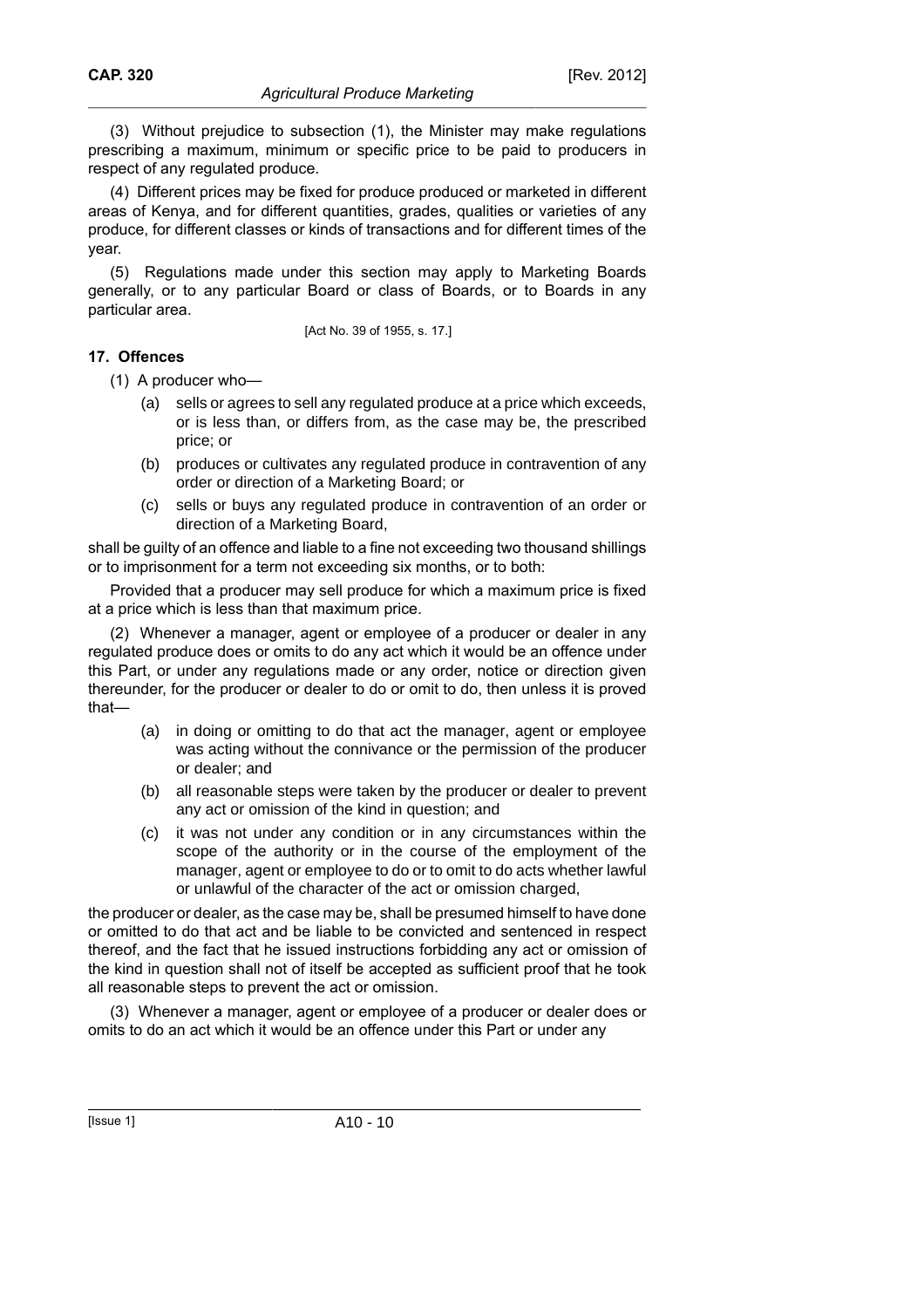regulation made, or order, notice or direction given, thereunder for the producer or dealer to do or omit to do, he shall be liable to be convicted and sentenced in respect thereof as if he were the producer or dealer.

(4) A manager, agent or employee may be so convicted and sentenced in addition to the producer or dealer.

(5) A person who contravenes any provision of this Part or of any regulation made, or any order, notice or direction given, thereunder with which it is his duty to comply shall be guilty of an offence under this Part, and shall, if no penalty is specially prescribed in this Act for the contravention or default, be liable to a fine not exceeding two thousand shillings or, in default of payment, to imprisonment for a term not exceeding twelve months; and a person who continues an offence after he has been convicted therefor shall be liable to a daily penalty not exceeding one hundred shillings or to imprisonment for a term not exceeding three months.

[Act No. 39 of 1955, s. 17, L.N. 321/1965.]

## **18. Evidence**

(1) At the trial of a person charged with the commission of an offence under this Part, any statement contained in a return furnished by or on behalf of the accused under this Part and any statement or record contained in a book or document kept by the accused or by a manager, employee or agent of the accused shall be admissible in evidence as an admission of the facts set forth in that statement or record.

(2) If at the trial of a person charged with the commission of an offence under this Part it is proved that a false statement appears in a document signed or a return furnished by him or on his behalf, he shall be deemed, unless the contrary is proved, knowingly to have made that false statement or caused it to be made.

[Act No. 39 of 1955, s. 17.]

#### **19. Additional fines and confiscation of produce**

On the conviction of a person for an offence under this Part, the Court convicting the accused may, on the application of the prosecutor and in addition to any other penalty which it may inflict—

- (i) summarily inquire into and assess the monetary equivalent of any advantage which that person may have gained in consequence of that offence and give judgment against him and in favour of the prosecutor in a sum equal to the amount so assessed; and;
- (ii) if the offence consists of a failure to pay the full amount due by that person in respect of a levy imposed by a Marketing Board by virtue of section 10, forthwith give judgment against that person and in favour of the Marketing Board for the amount which the Court finds is due to the Board by that person,

and a judgment given under subparagraph (i) or subparagraph (ii) may be executed in the same manner as if it had been pronounced in the course of civil proceedings; and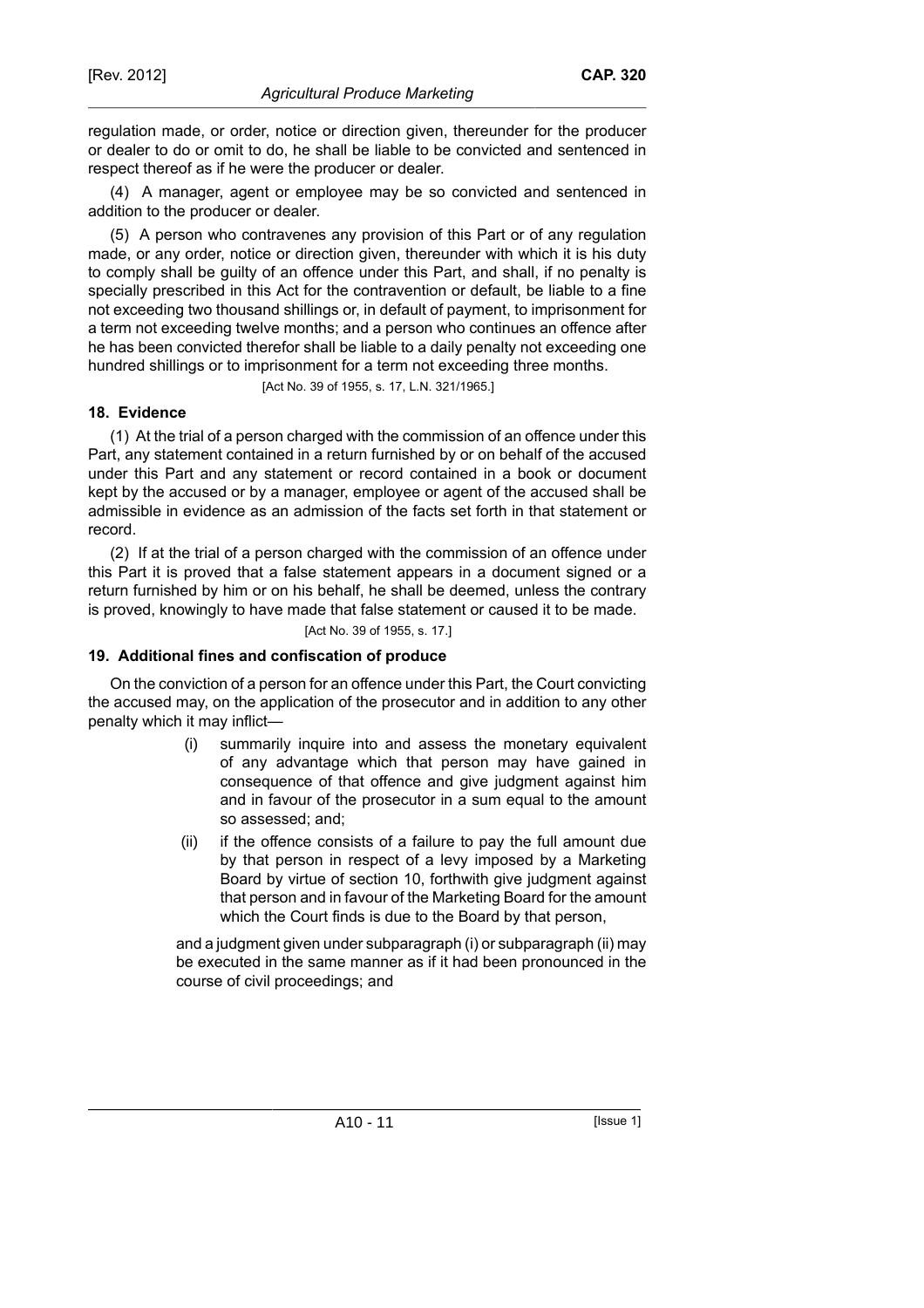(b) order that any produce in respect of which an offence under this Part has been committed, or the proceeds of any sale thereof under section 21 shall be forfeited.

[Act No. 39 of 1955, s. 17.]

## **20. Search of vehicle**

(1) If a person generally or specifically authorized by the Minister by notice in the *Gazette*, or an administrative officer, a police officer of or above the rank of Assistant Inspector, or an officer of a Marketing Board, has reason to believe that a vehicle contains produce which is being transported in contravention of any provision of this Part, or of any order or regulation made, or order, notice or direction given, thereunder, he may order that vehicle to stop, and may examine the contents thereof, and may require the person in charge of the vehicle to inform him of the destination and source of origin of any produce found therein, and if that person fails to supply the information or supplies false information he shall be guilty of an offence.

(2) Where a vehicle has been stopped under subsection (1), the person stopping the vehicle may take it with its contents to the nearest police station, and the officer in charge of the police station may thereupon seize any produce found therein.

(3) A person convicted of an offence under this section shall be liable to a fine not exceeding two thousand shillings or, in default of payment, to imprisonment for a period not exceeding twelve months.

[Act No. 39 of 1955, s. 17, L.N. 321/1965.]

#### **21. Powers of court in regard to produce seized**

(1) Where any produce has been seized under section 15 or section 20, the person seizing it shall forthwith report to a court the fact of seizure, and if the Court is satisfied that the produce is of a perishable nature it may authorize the appropriate Marketing Board to dispose of the produce on such terms and in such manner as the Marketing Board thinks fit.

(2) Where the produce so seized is not of a perishable nature, it may be retained by the person seizing it or the Director of Agriculture, for a period of one month, or, if within that period there are commenced proceedings in respect of an offence under this Part in which the produce is, or can properly be, adduced in evidence, until the final determination of those proceedings.

(3) Where proceedings are taken in respect of such an offence, being proceedings in which the produce is, or can properly be, adduced in evidence, the Court by which or before which the alleged offender is tried may make an order—

- (a) authorising the disposal or the destruction of the produce; or
- (b) authorising the further retention of the produce until such date as may be specified in the order or until further order.

(4) Where no order is made under paragraph (b) of section 19 for the forfeiture of perishable or non-perishable produce, the Court shall order that the produce, or the net proceeds of sale thereof, sold under subsection (1), shall be returned or paid, as the case may be, to such person as the Court may determine to be the person properly entitled thereto.

[Act No. 39 of 1955, s. 17, L.N. 321/1965.]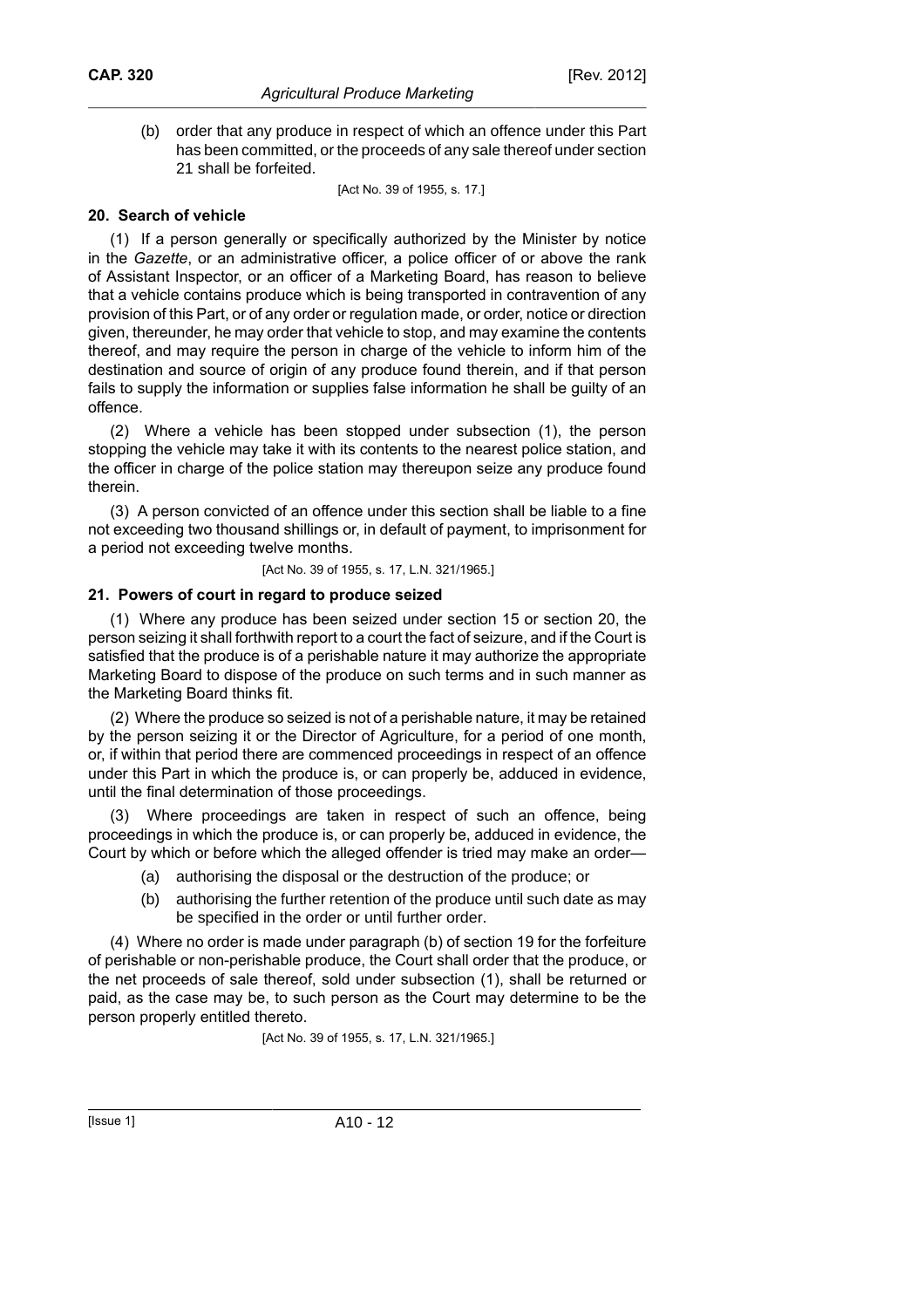## **22. Savings in respect of other Acts regulating marketing of agricultural produce**

(1) Nothing in this Act shall affect any law restricting except under licence or permit, or otherwise regulating or controlling, the planting, production, marketing or sale of any agricultural produce.

(2) Notwithstanding anything contained in this Act, where under or by virtue of any law provision is made for the exercise by any person or authority, in relation to any agricultural produce for the marketing of which a Marketing Board is established under this Act, of functions which but for this section would be exercisable by the Marketing Board, those functions shall not be exercisable, in relation to that produce, by the Marketing Board except to the extent that the person or authority may by order permit, and any such permission may be given subject to such terms and conditions as the person or authority may think fit from time to time to impose.

[Act No. 39 of 1955, s. 17.]

**SCHEDULE** 

[Section 4, L.N. 373/1963.]

## CONSTITUTION OF MARKETING BOARDS

**1.** Every Marketing Board shall consist of a chairman and a vice-chairman and such number of other members as the Minister shall determine.

**2.** Every appointment to a Marketing Board shall be made by the Minister.

**3.** The members of a Marketing Board shall hold office at the pleasure of the Minister.

**4.** In the absence from any meeting of the chairman and vice-chairman appointed by the Minister, the members of a Marketing Board present shall appoint a person from among their number to act as chairman for that meeting.

**5.** The office of a member of a Marketing Board shall, upon the declaration of the Minister, be vacated—

- (a) if he dies or becomes bankrupt or is found insane or is convicted of a felony;
- (b) if he is absent from Kenya for more than six months, or is absent from three consecutive meetings of the Board without the leave of the Board;
- (c) if he resigns by giving notice to the Minister of his desire to resign.

**6.** All appointments of members to vacancies occurring in the membership of the Board shall be notified in the *Gazette*.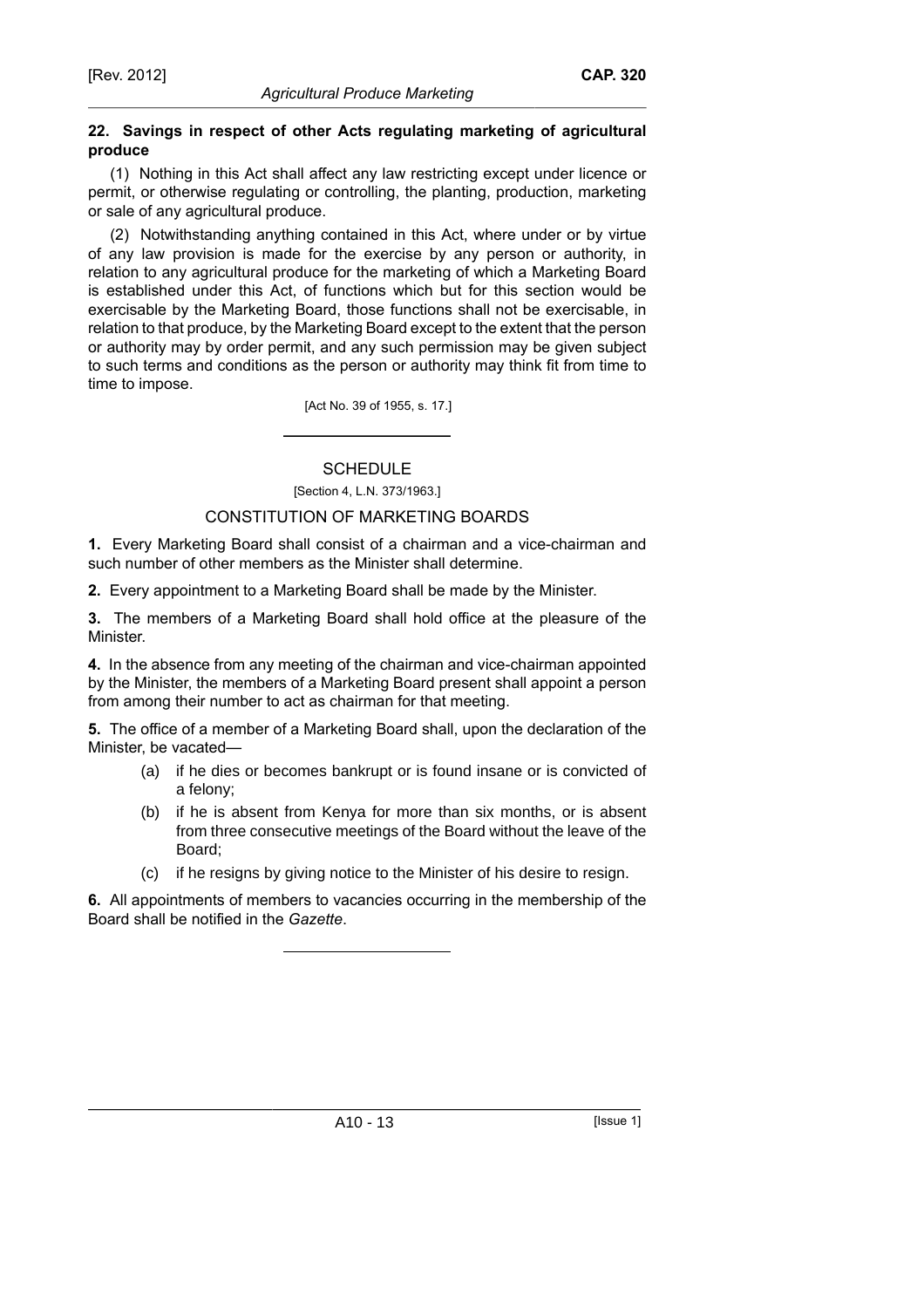#### **CHAPTER 320**

## **AGRICULTURAL PRODUCE MARKETING ACT**

SUBSIDIARY LEGISLATION

#### *List of Subsidiary Legislation*

#### Page

| 2. Agricultural Produce Marketing (Machakos Sisal Marketing Board) |  |
|--------------------------------------------------------------------|--|
| 3. Agricultural Produce Marketing (Maize and Produce Board)        |  |
| 4. Agricultural Produce Marketing (Maize and Produce Board)        |  |
| 5. Agricultural Produce Marketing (Maize And Produce Board)        |  |

## **PERSONS AUTHORIZED UNDER SECTION 15**

## [L.N. 106/1957.]

The following persons are authorized for the purposes of section 15 of the Act—

- 1. Officers of the Department of Agriculture of the rank of Assistant Agricultural Officer or above.
- 2. Police officers of the rank of Assistant Inspector or above.
- 3. Officers of the rank of Assistant Marketing Officer or above.
- 4. Marketing Assistants.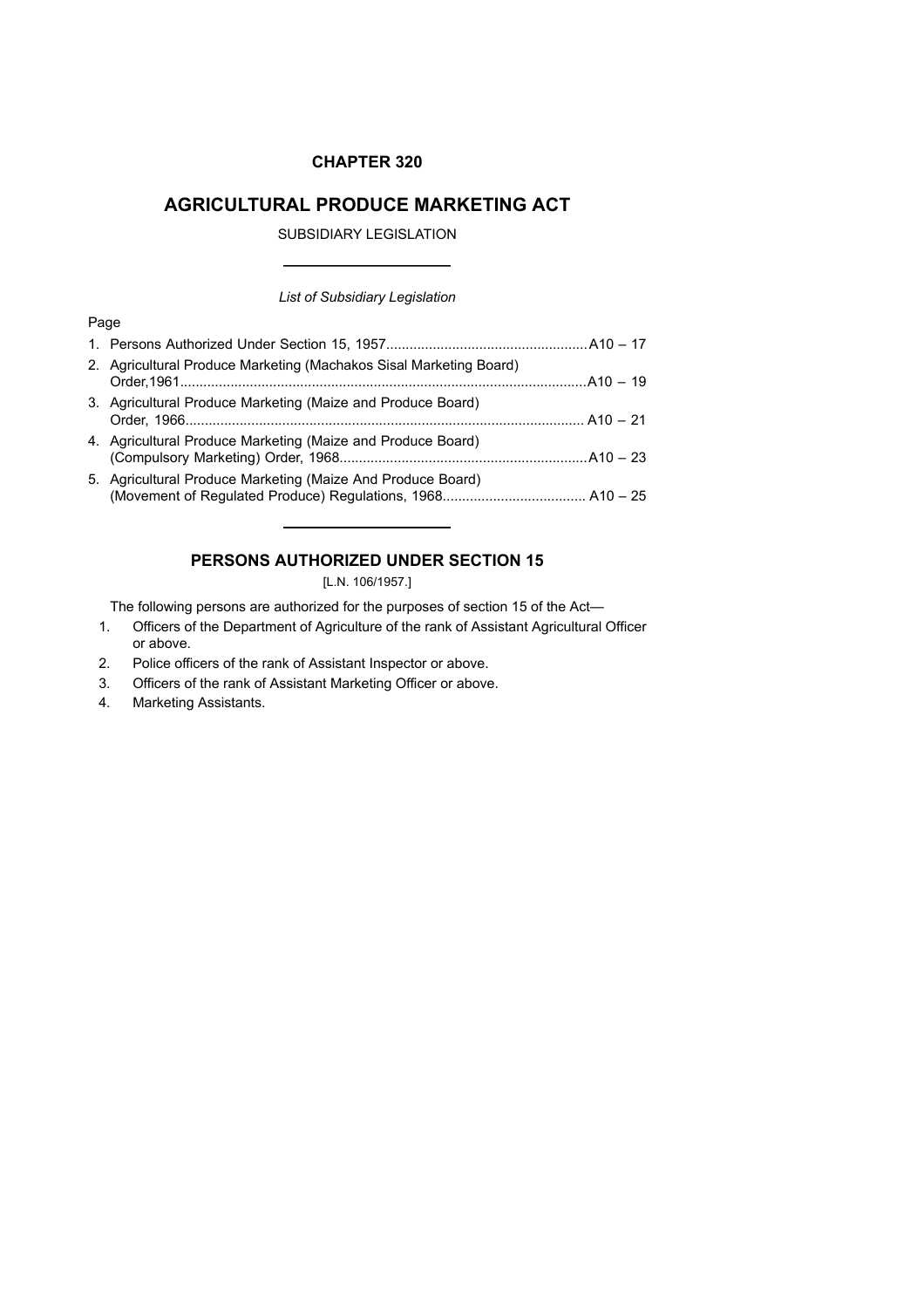## **AGRICULTURAL PRODUCE MARKETING (MACHAKOS SISAL MARKETING BOARD) ORDER, 1961**

## [L.N. 373/1961.]

**1.** This Order may be cited as the Agricultural Produce Marketing (Machakos Sisal Marketing Board) Order, 1961.

**2.** There is hereby established a Marketing Board, to be known as the Machakos Sisal Marketing Board, for the marketing of sisal produced in Machakos District.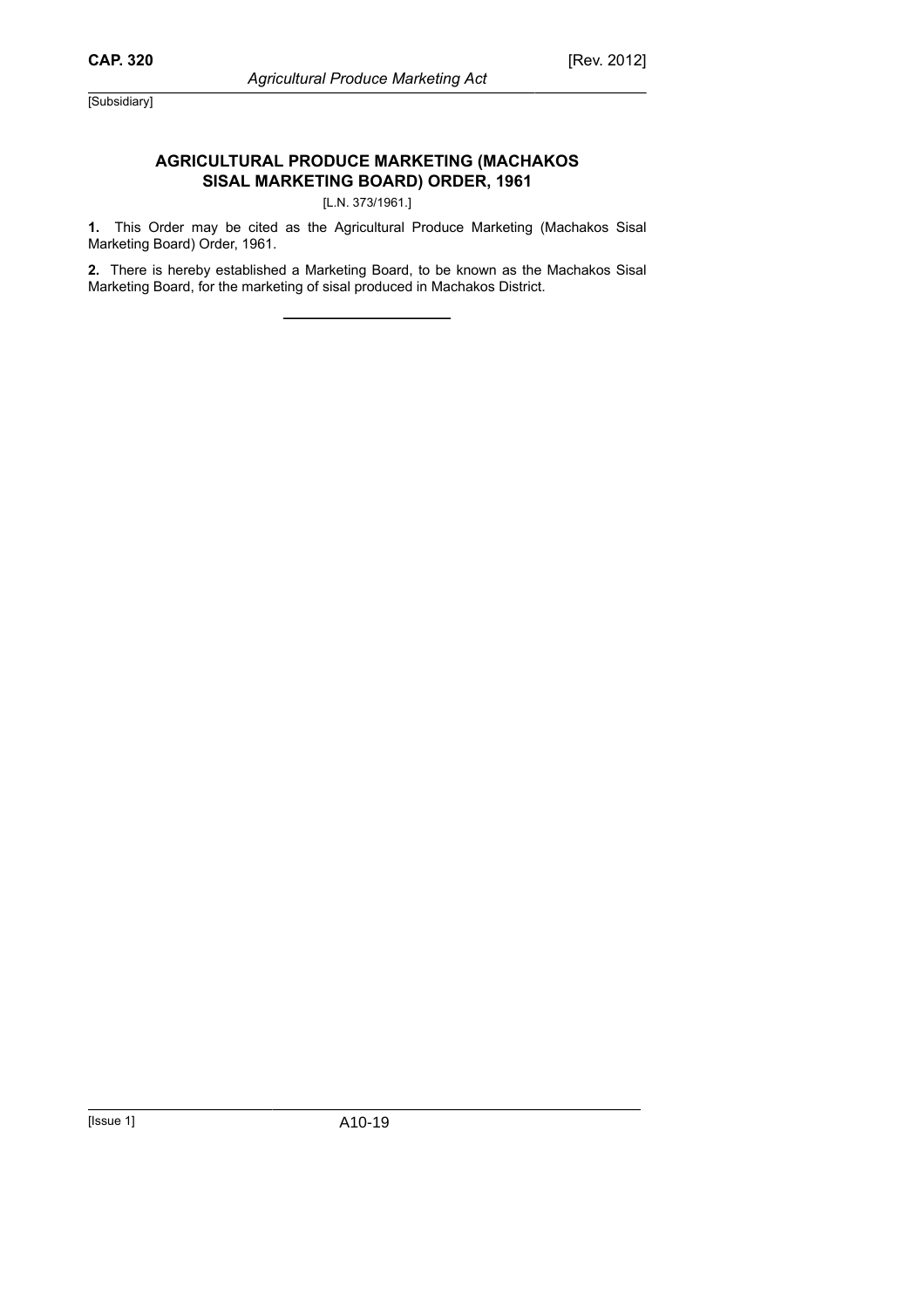## **AGRICULTURAL PRODUCE MARKETING (MAIZE AND PRODUCE BOARD) ORDER, 1966**

[L.N. 76/1966, L.N. 228/1966, L.N. 250/1967, L.N. 245/1968, L.N. 53/1971.]

**1.** This Order may be cited as the Agricultural Produce Marketing (Maize and Produce Board) Order, 1966.

**2.** There is hereby established a Board, to be known as the Maize and Produce Board, for the marketing of the produce specified in the Schedule produced anywhere in Kenya.

(1) All property of the former West Kenya Marketing Board, established under the Marketing of African Produce (West Kenya Marketing Board) Order, 1964, (L.N. 372/1964) and the former Kenya Agricultural Produce Marketing Board, established under the Marketing of African Produce (Kenya Agricultural Produce Marketing Board), Order, 1964 (L.N. 155/1964) (both of which are hereinafter referred to as the former Boards), shall be deemed to have vested in and to have been transferred to the Maize and Produce Board (hereinafter referred to as the Board) at the commencement of this Order.

(2) All the liabilities and contractual obligations of the former Boards shall be deemed to have become those of the Board.

(3) All directions, orders, appointments, requirements, registrations and other things duly given, made or done by the former Boards before the commencement of this Order, shall be deemed to have been given, made or done by the Board.

(4) Every appointment of the former Boards to do anything and every reference to the former Boards in any instrument, shall be deemed to be an appointment of, or reference to, the Board.

> **SCHEDULE** [Paragraph 2.]

Beans (all varieties) (dried).

Bixa Annato.

Capsicums (dried).

Cassava.

Cashew Nuts.

Castor Seed.

Copra.

Corriander Seed.

Grams (all varieties).

Groundnuts.

Millet (Bulrush, Finger).

Njahi (Dolichos Lab-Lab) (all varieties).

Peas (all varieties) (dried).

Rice.

Rice Paddy.

Simsim.

Sorghum.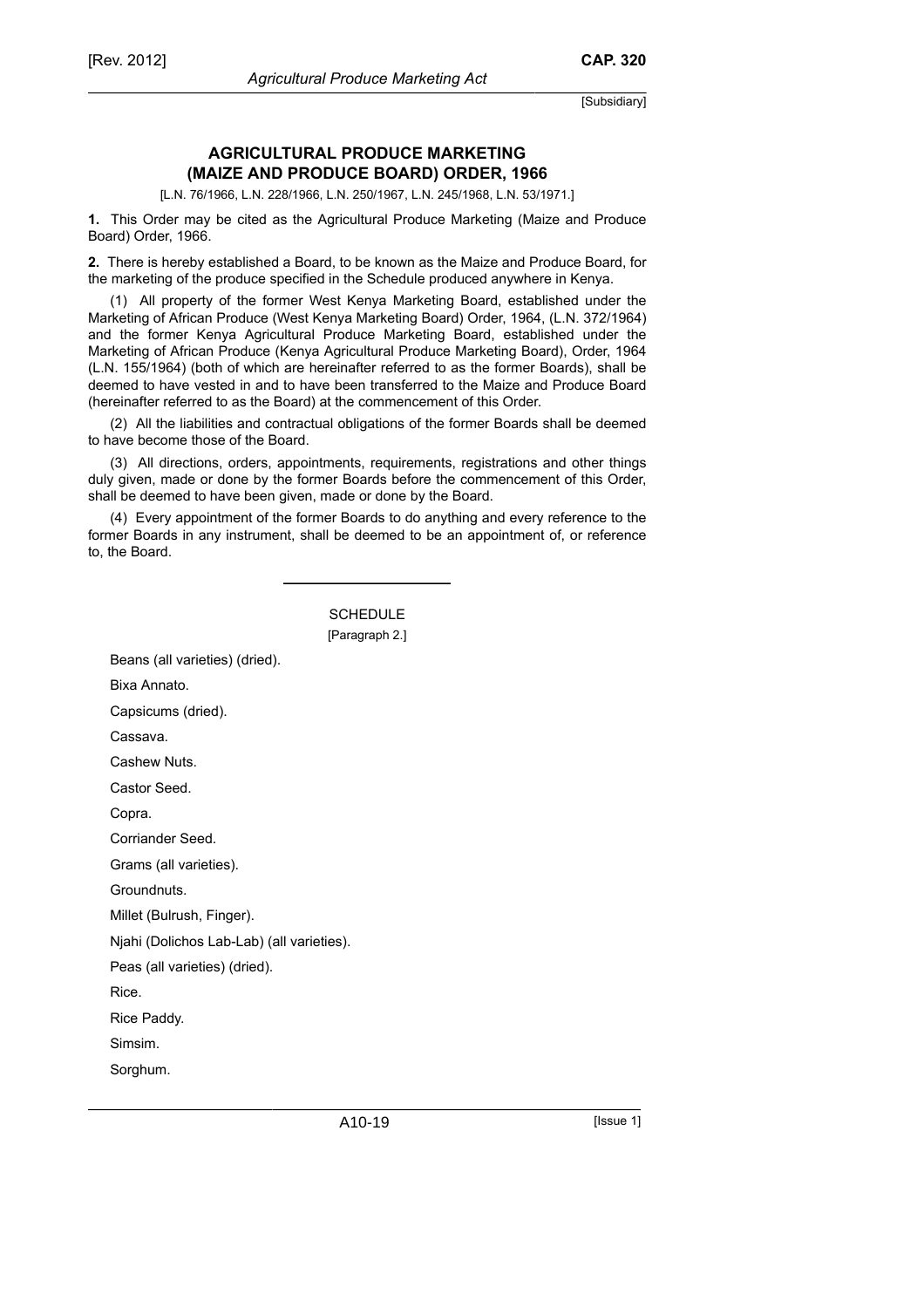*Agricultural Produce Marketing Act*

[Subsidiary]

Sunflower Seed.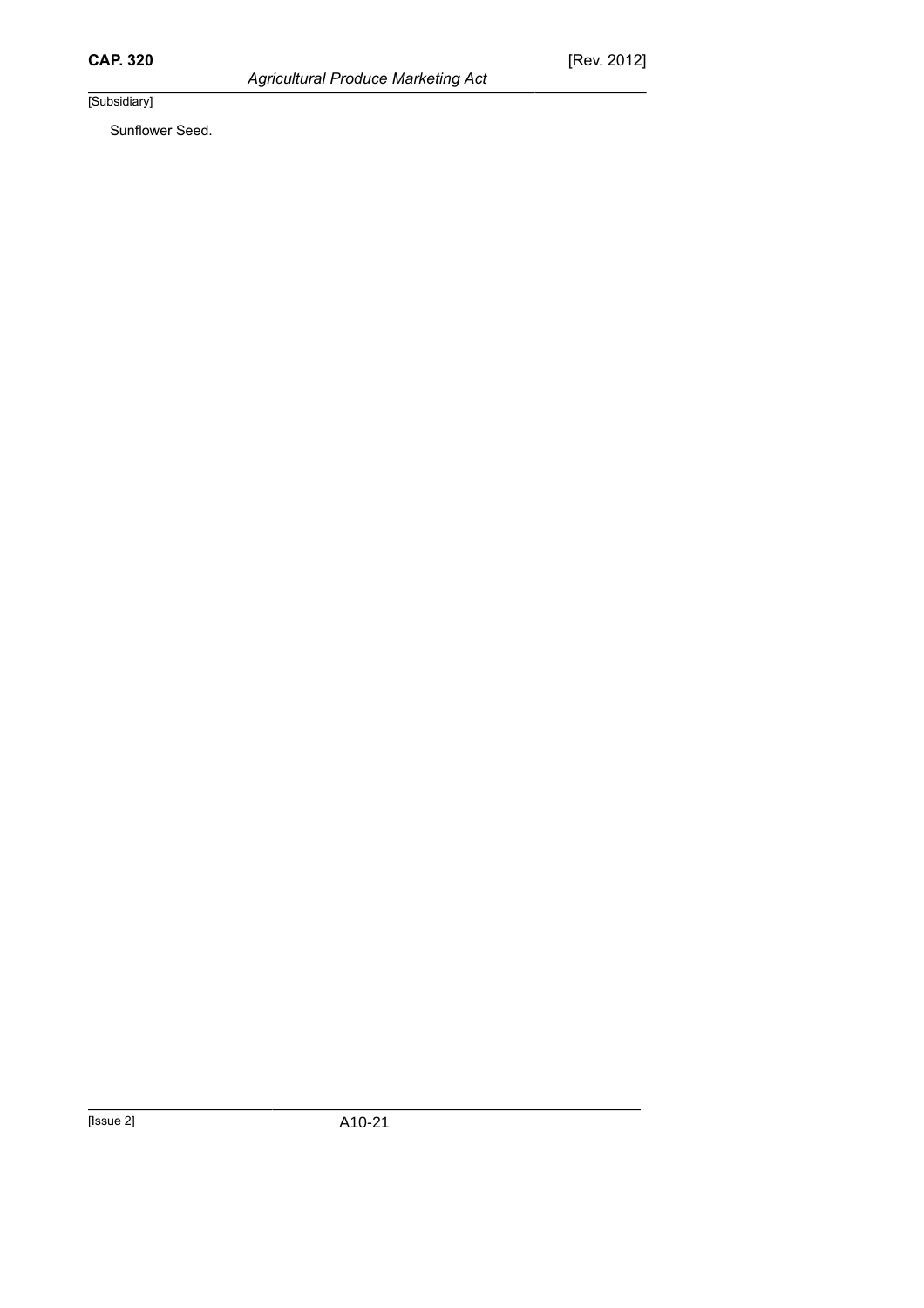## **AGRICULTURAL PRODUCE MARKETING (MAIZE AND PRODUCE BOARD) (MOVEMENT OF REGULATED PRODUCE) REGULATIONS, 1968**

#### [L.N. 91/1968.]

**1.** These Regulations may be cited as the Agricultural Produce Marketing (Maize and Produce Board) (Movement of Regulated Produce) Regulations, and shall apply to the whole of Kenya.

**2.** In these Regulations, except where the context otherwise requires, "move", in relation to regulated produce, includes drive or be in charge of any pack animal, vehicle, train or vessel on or in which the regulated produce is.

(1) Subject to the provision of paragraph (2), no regulated produce in respect of which a compulsory marketing order under section 8 of the Act is in force, shall be moved whether by headload, pack animal, road vehicle, train, vessel or otherwise, except under and in accordance with the terms and conditions of a written permit issued by the Maize and Produce Board, hereinafter referred to as the Board, or by some persons authorized in writing by the Board for that purpose.

(2) The provision of paragraph (1) shall not apply—

- (a) to the movement of regulated produce by the producer from its place of production by the most direct or normal route to the producer's store or to the nearest trading centre or market within the district in which it is produced, for sale to the Board or its authorized agent;
- (b) to the movement, within the district in which it is produced, and in quantities not exceeding those specified in the Schedule, of regulated produce specified in the Schedule which is—
	- (i) packed or contained separately from the produce of any person other than the owner;
	- (ii) accompanied throughout such movement by the owner; and
	- (iii) intended for the consumption of the owner and his family residing in the district in which it was produced.

(1) Every permit issued under regulation 3 shall be carried with the regulated produce in respect of which it has been issued, and shall be produced, on request, to any public officer or any person or class of persons authorized by the Board in that behalf.

(2) In the case of railed consignments, the permit shall be retained by the Railway Administration of the station of consignment.

**5.** No regulated produce shall be moved between the hours of half-past six in the evening and half-past six in the following morning, except by train or vessel operated by Kenya Railways or the Kenya Ports Authority.

**6.** A person who—

- (a) moves, or causes or permits to be moved, any regulated produce contrary to the provisions of these Regulations; or
- (b) contravenes any of the conditions of a permit issued under these Regulations; or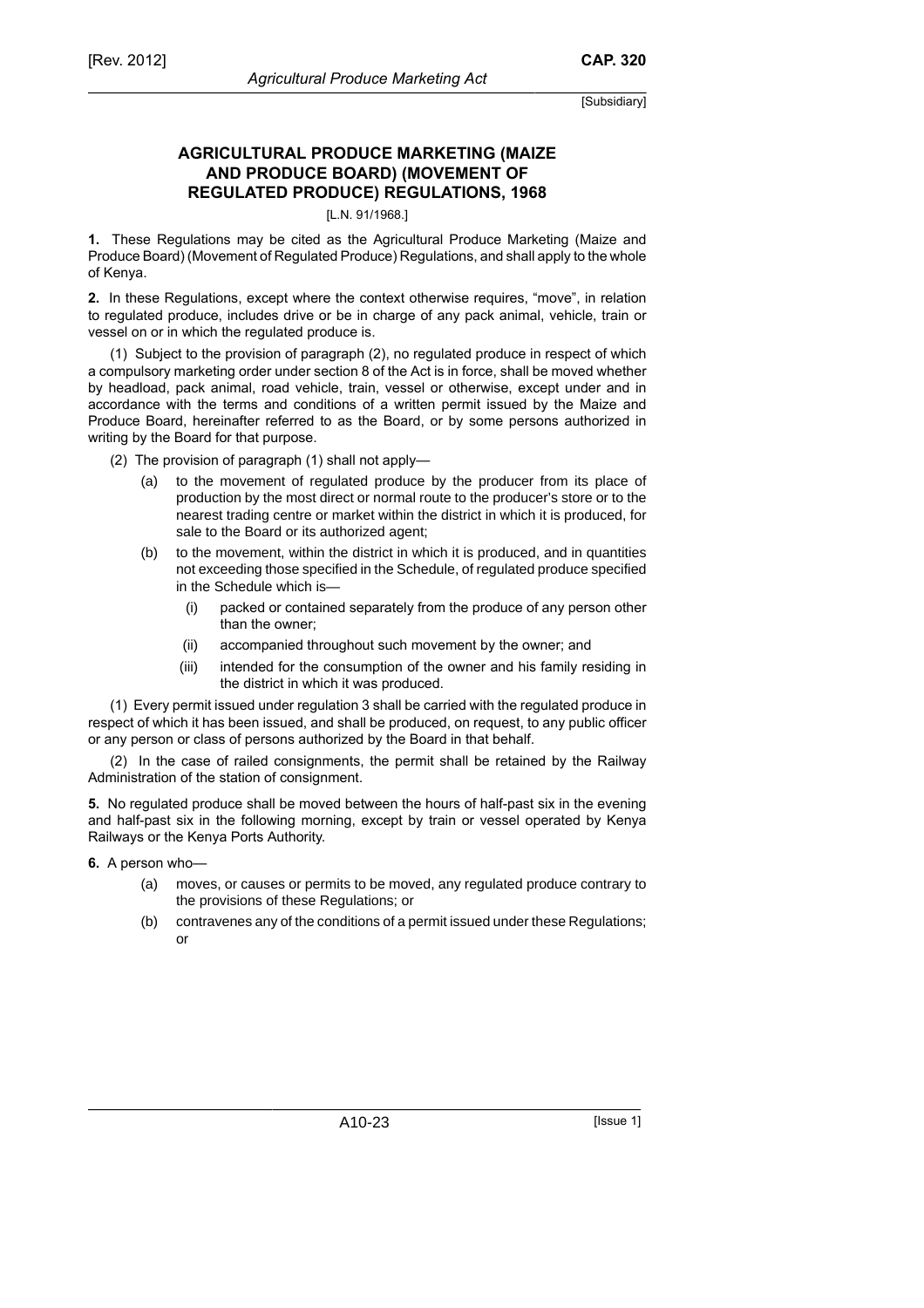(c) fails without reasonable excuse to carry a permit issued under these Regulations with the regulated produce in respect of which it has been issued or to produce the permit on request being made under regulation 4,

shall be guilty of an offence and liable to a fine not exceeding two thousand shillings, and the Court may in addition order that any regulated produce in respect of which that person is convicted shall be forfeited to the Board.

## SCHEDULE [Rule 3.]

|            |                                                                                             | 1 bag of 200 lb. net. |
|------------|---------------------------------------------------------------------------------------------|-----------------------|
|            |                                                                                             | 1 bag of 40 lb. net.  |
|            |                                                                                             | 1 bag of 150 lb. net. |
|            |                                                                                             | 1 bag of 125 lb. net. |
|            |                                                                                             | 1 bag of 145 lb. net. |
|            |                                                                                             | 1 bag of 120 lb. net. |
|            |                                                                                             | 1 bag of 200 lb. net. |
| Groundnuts |                                                                                             | 1 bag of 180 lb. net. |
|            |                                                                                             | 1 bag of 60 lb. net.  |
|            |                                                                                             | 1 bag of 200 lb. net. |
|            | Njahi (Dolichos, Lab-lab, Black, Red, Mixed White)                                          | 1 bag of 200 lb. net. |
|            |                                                                                             | 1 bag of 200 lb. net. |
|            |                                                                                             | 1 bag of 160 lb. net. |
|            |                                                                                             | 1 bag of 180 lb. net. |
|            |                                                                                             | 1 bag of 180 lb. net. |
|            |                                                                                             | 1 bag of 80 lb. net.  |
|            | Requisitions to control the price of rice paddy are published from time to time. They are n |                       |

not reproduced here as tending to be of temporary duration.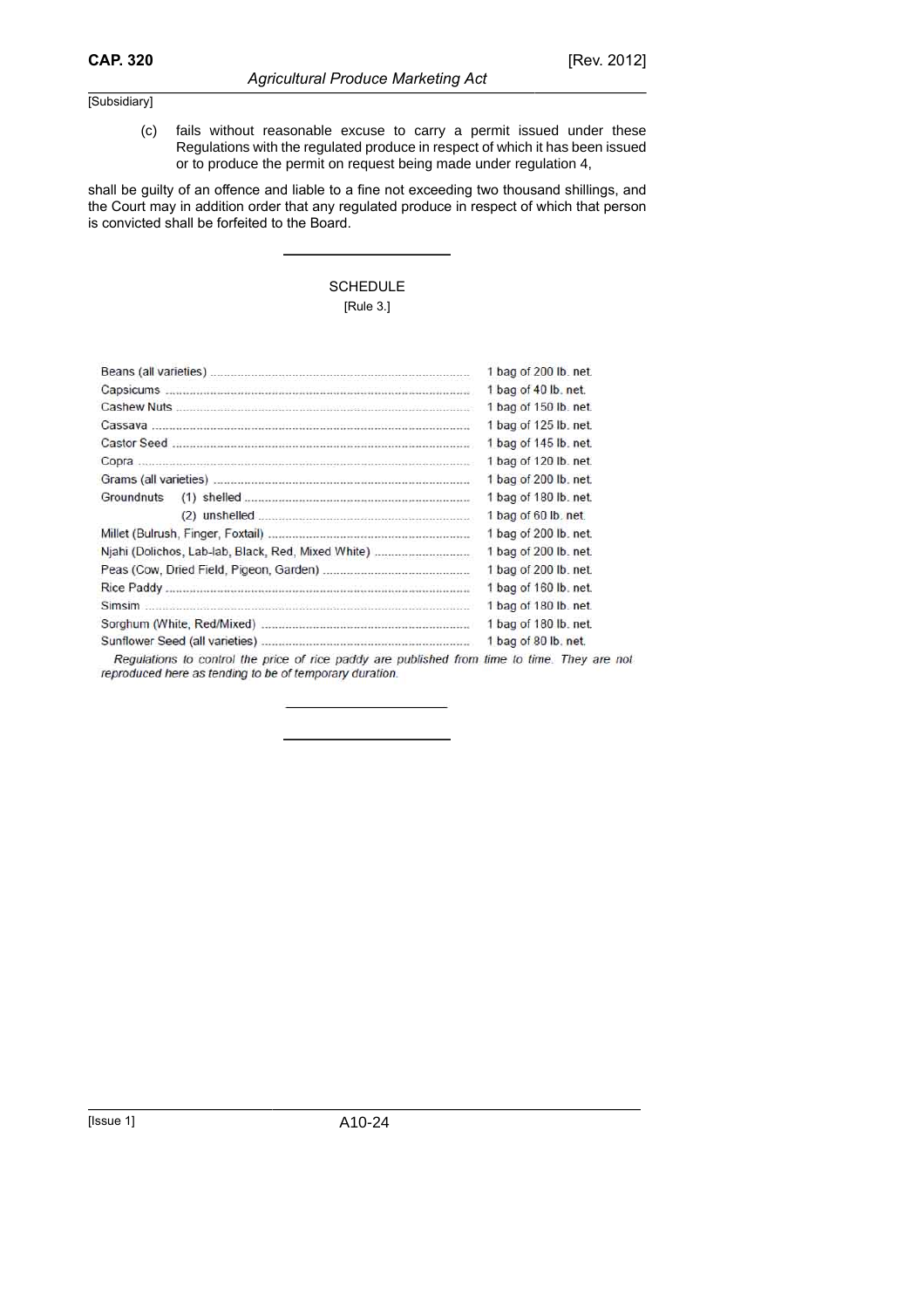**CAP. 320**

## **AGRICULTURAL PRODUCE MARKETING (MAIZE AND PRODUCE BOARD) (COMPULSORY MARKETING) ORDER, 1968**

[L.N. 315/1968, L.N. 18/1972.]

**1.** This Order may be cited as the Agricultural Produce Marketing (Maize and Produce Board) (Compulsory Marketing) Order, 1968.

**2.** Every producer of agricultural produce within Kenya shall sell the agricultural produce specified in the Schedule to the Maize and Produce Board or through such agents as the Board may from time to time appoint.

|                                                                    | <b>SCHEDULE</b><br>[Paragraph 2.] |  |  |  |
|--------------------------------------------------------------------|-----------------------------------|--|--|--|
| Beans (all varieties) (dried).                                     |                                   |  |  |  |
| Bixa Annato.                                                       |                                   |  |  |  |
| Capsicums (dried).                                                 |                                   |  |  |  |
| Cashew Nuts.                                                       |                                   |  |  |  |
| Cassava.                                                           |                                   |  |  |  |
| Castor Seed.                                                       |                                   |  |  |  |
| Copra.                                                             |                                   |  |  |  |
| Corriander Seed.                                                   |                                   |  |  |  |
| Grams (all varieties).                                             |                                   |  |  |  |
| Groundnuts.                                                        |                                   |  |  |  |
| Millet (Bulrush, Finger, Foxtail).                                 |                                   |  |  |  |
| Njahi (Dolichos Lab-Lab) (all varieties).                          |                                   |  |  |  |
| Peas (all varieties) (dried).                                      |                                   |  |  |  |
| Rice.                                                              |                                   |  |  |  |
| Rice Paddy.                                                        |                                   |  |  |  |
| Simsim.                                                            |                                   |  |  |  |
| Sorghum.                                                           |                                   |  |  |  |
| Sunflower Seed.                                                    |                                   |  |  |  |
| rsons authorized under section 15                                  |                                   |  |  |  |
| The following persons are authorized for the purposes of section 1 |                                   |  |  |  |

# **Pers**

The following persons are authorized for the purposes of section 15 of the Act—

- 1. Officers of the Department of Agriculture of the rank of Assistant Agricultural Officer or above.
- 2. Police officers of the rank of Assistant Inspector or above.
- 3. Officers of the rank of Assistant Marketing Officer or above.
- 4. Marketing Assistants.